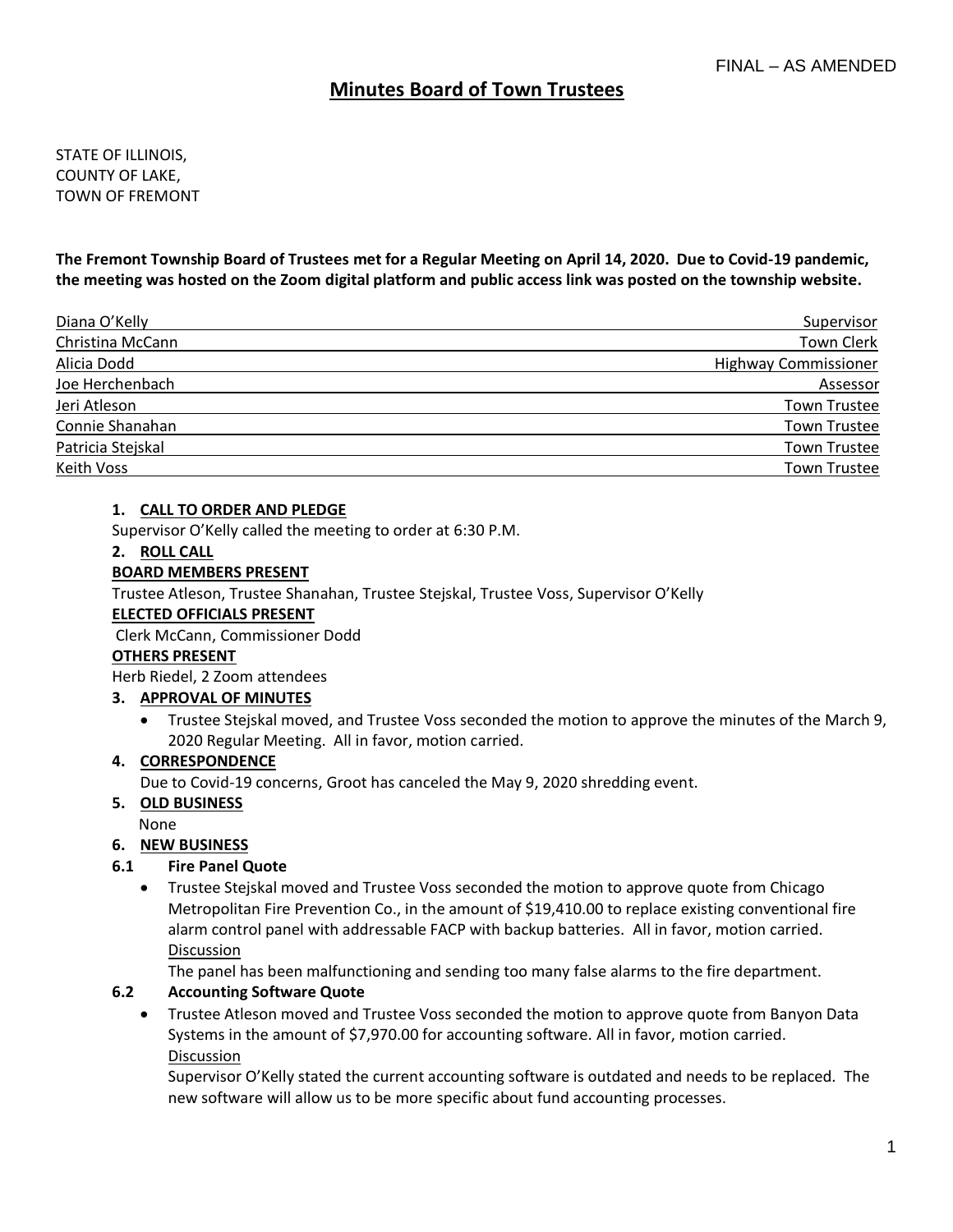# **7. PARKS REPORT**

Parks Manager Herb Riedel reported the following:

- Due to Covid-19, parks will remain closed until further notice
- Received a request from the Lake County Lightning to plant memorial trees at Behm Park
- Shutdown has been a good opportunity for crews to get caught up on general maintenance
- Starting improvement work on one of the ballfields
- Currently one parks crew member and the Parks Manager are based at Behm Park
- We are fertilizing trees and doing some seeding

# **8. CERT REPORT**

CERT Leader Pat Stejskal reported the following:

- All upcoming events are postponed or uncertain due to pandemic.
- Inventoried storage supply for personal protective equipment and determined we had excess equipment that could be donated to the medical community
- On March 23, 2020, 127 N-95 masks were inventoried and donated to the Cancer Center at Lake Forest Hospital. (Amended to clarify) The following items were inventoried and reserved for highway crews and township staff: Nitrile gloves including 2400 medium, 2700 large and 300 pair of mixed sizes, 2-67 oz hand sanitizers, 6 containers of Clorox wipes and a 100 count box of Germ-X Wipes, all of which is available for use by the highway department and administrative staff

# **9. COMMUNITY GARDEN REPORT**

Garden Manager Alicia Dodd reported the following:

- Seedlings are under the lights
- Looking into using part of the garden budget to hire one of our long-term volunteers to supervise the garden to make sure we get a good harvest during this vital year of food insecurity for many of our residents
- Protocols will be put in place to make sure all volunteers observe social distancing
- Need a more secure door for the hoop house
- A potential seed swap was discussed
- Continue to seek community volunteers on volunteermatch.com

# **10. ELECTED OFFICIALS' REPORT**

## **Assessor**

Assessor Joe Herchenbach submitted the following report for the record:

- The Assessor's Office has been running on an alternating schedule in order to minimize staff crosscontact and to maintain social distancing during this time.
- Support staff has been alternating their time in the office Monday through Thursday, and then having a whole office meeting on Fridays to review accomplishments & needs for the week before starting the alternating schedule for the following week.
- Several of the other Assessor Offices have decided to close entirely with no staff on hand to address any daily resident concerns. We are proud to have been able to maintain an office presence, and to have been able to assist residents if the need arises.
- We have been informed that the Treasurers' Office is planning on mailing tax bills in a timely manner, but there appears to be discussion among the County Board to grant some relief regarding payment due dates.

# **Clerk**

Clerk McCann Reported the Following:

- FY 2020/2021 Town and Road budgets have been posted for public inspection.
- Must determine later in the month if budget hearings will be held in person or on the digital platform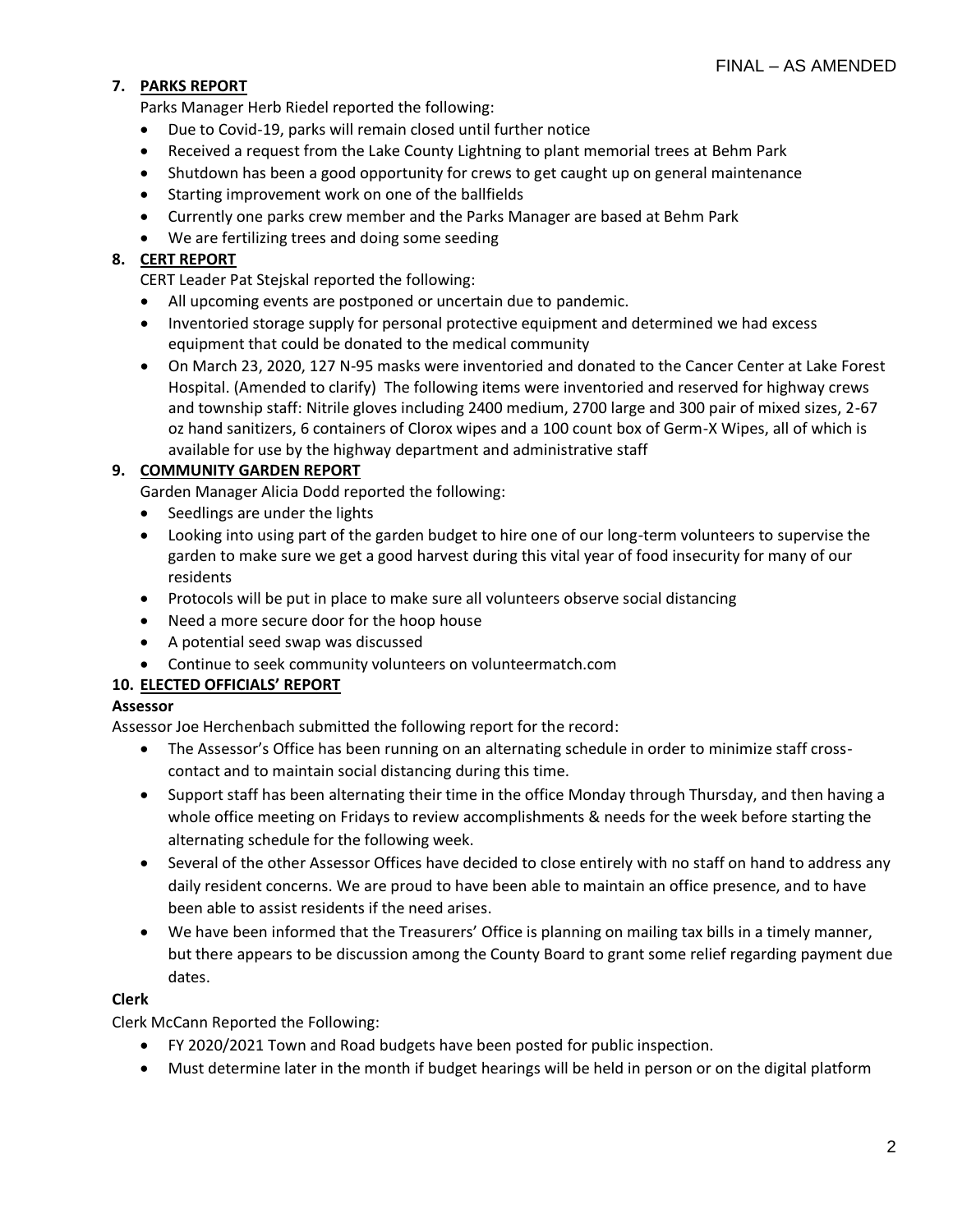- The Illinois Attorney General has determined under the Governor's Stay at Home Order it is not in violation of the Open Meetings Act for the township to cancel or postpone meetings, however any meetings that are held must provide public access
- Established digital platform on which to hold official board meetings with public access
- The Governor also signed an Order allowing townships to postpone Annual Town Meetings. Fremont's Annual Town Meeting will be rescheduled for a date TBD.
- Received Supervisor and Highway Commissioner's Annual Statements
- Voter registration currently available by appointment only

## **Highway Commissioner**

Highway Commissioner Dodd reported the following:

- Bid for 2020 Paving Project was awarded to Peter Baker & Son at \$448,952.10
- Instituted the following measures to protect staff from sharing coronavirus:
	- o Separate trucks
	- o Disinfecting (thanks to Cert for sharing PPE supplies)
	- o Closed break room
	- o Isolated shop for mechanic only
	- o Split shifts if weather in inclement
	- o Using texts/zoom to communicate instead of meetings
	- o Limiting shared office spaces
- Highway 550 with broken frame sold at public auction for \$10,000
- Continuing with spring cleanup including chipping, cold patching, repairing plow damage, equipment servicing

## **Sylvan Lake Dam**

- Bleck Engineering recommended completing work through IDNR permit so the project would be easier to start up when we are ready
- Received proposal for \$7500.00 from Karen Kabbes of Kabbes Engineering to do dam inspection to ensure it will be sound and safe to delay the build. The inspection will also include some options for moving forward.
- Spoke with Supervisor about adding an option of funding in the budget in the amount \$300k. in case there is a delay of our funds due to coronavirus.
- Asked Town for option of emergency loan of \$300K in case there is a delay of tax funds being distributed due to coronavirus
- If there is a long distribution delay or a 10% decrease in revenue, paving may be postponed until 2022.
- Did prescribed burn at administration campus but results were spotty since we were a week later than ideal
- Postponed prescribed burns in WestShoreland and Countryside Oaks due to Countryside Fire District burning ban

## **Supervisor**

Supervisor O'Kelly reported the following:

- Participate in a conference call every Tuesday with Mundelein area leaders including school superintendents, Village Administrator, Police Chief, Fire Chief, Library Administrator, Park District Administrator and Township Supervisors.
- The amount of people using our food pantry has doubled
- The community continues to donate to items to our food pantry and we have also received \$5330.00 and \$200.00 in gift cards
- The Mundelein LGBT Alliance and Allies made and sold wooden bunnies for Easter and raised \$2000.00 for our food pantry. They call every week to see what we need and deliver the items.